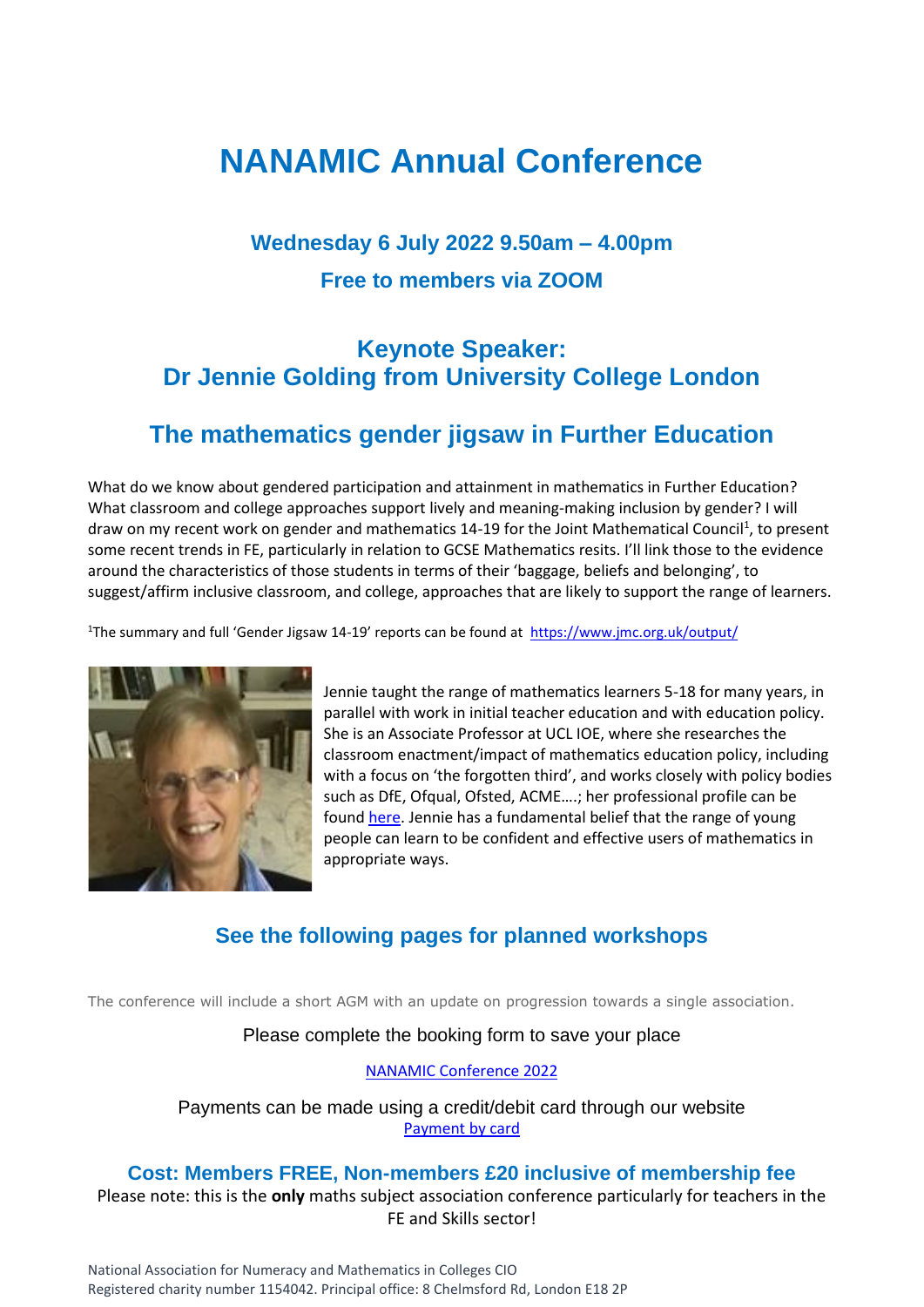# Computing Education.

#### Don't Say That! Don't Imply That! Do Say This!

Many students come to us with misconceptions firmly embedded and with rules that they have inferred from what has happened in the classroom. We will look at why such misunderstandings happen and how we can avoid or remedy them. We will also think about what we should be saying to our students.

Fiona Allan has taught Maths to all ages from 5 to 18, latterly in a college where she taught all levels from Numeracy and resit GCSE to A-level. Since leaving the classroom, she has worked on many projects including '[Raising](https://www.researchgate.net/publication/272743688_Raising_maths_attainment_through_enhanced_pedagogy_and_communication_Results_from_a_%27teacher-level%27_randomised_controlled_trial_An_NLP_related_study)  [maths attainment through enhanced pedagogy and communication'](https://www.researchgate.net/publication/272743688_Raising_maths_attainment_through_enhanced_pedagogy_and_communication_Results_from_a_%27teacher-level%27_randomised_controlled_trial_An_NLP_related_study).

#### Developing Problem Solving Approaches for GCSE resit and beyond

Problem solvers take time to think about a problem; they make false starts and that is ok; they have confidence to know that there are other things they can try.

In this session we will look at some strategies that can help any learner, even the most reluctant, recognise that they can say something about a problem; they can build on their informal ideas; they can make progress. This takes time. It is not a quick fix and we shall talk about how to embed these approaches in a short course such as GCSE resit.

Sue Hough has worked with GCSE resit teachers and their students over many years on developing approaches which encourage learners to build from their natural informal ways of answering questions. Sue has designed classroom materials based on the Realistic Maths Education approach [\(www.rme.org.uk\)](http://www.rme.org.uk/) where using context and informal models such as the ratio table can empower GCSE resit learners to see all the topics which involve proportional reasoning as the same; not different.

#### Good mathematicians can go backwards!

Working backwards is an important part of mathematical problem solving. In this session we will look at ideas and problems that encourage students to think about the relationships between processes and their inverses. Here's the answer, what was the question can encourage good mathematical thinking, we will look at problems to do just that.

Colleen Young has been involved in education throughout her career, specialising in Mathematics and IT as a teacher in schools and Distance Learning colleges; she has also worked in training. Colleen also has examining

experience and is a Member of the Chartered Institute of Educational Assessors. Colleen has a keen interest in *how* students learn and how technology can enhance the learning experience. She enjoys collaborating with fellow educators and has presented several sessions at various Maths conferences for teachers.

Colleen studied at Manchester University for her undergraduate degree in Mathematics and Management Science and at UCL's Institute of Education for her Masters Degree in Mathematical, Statistical and



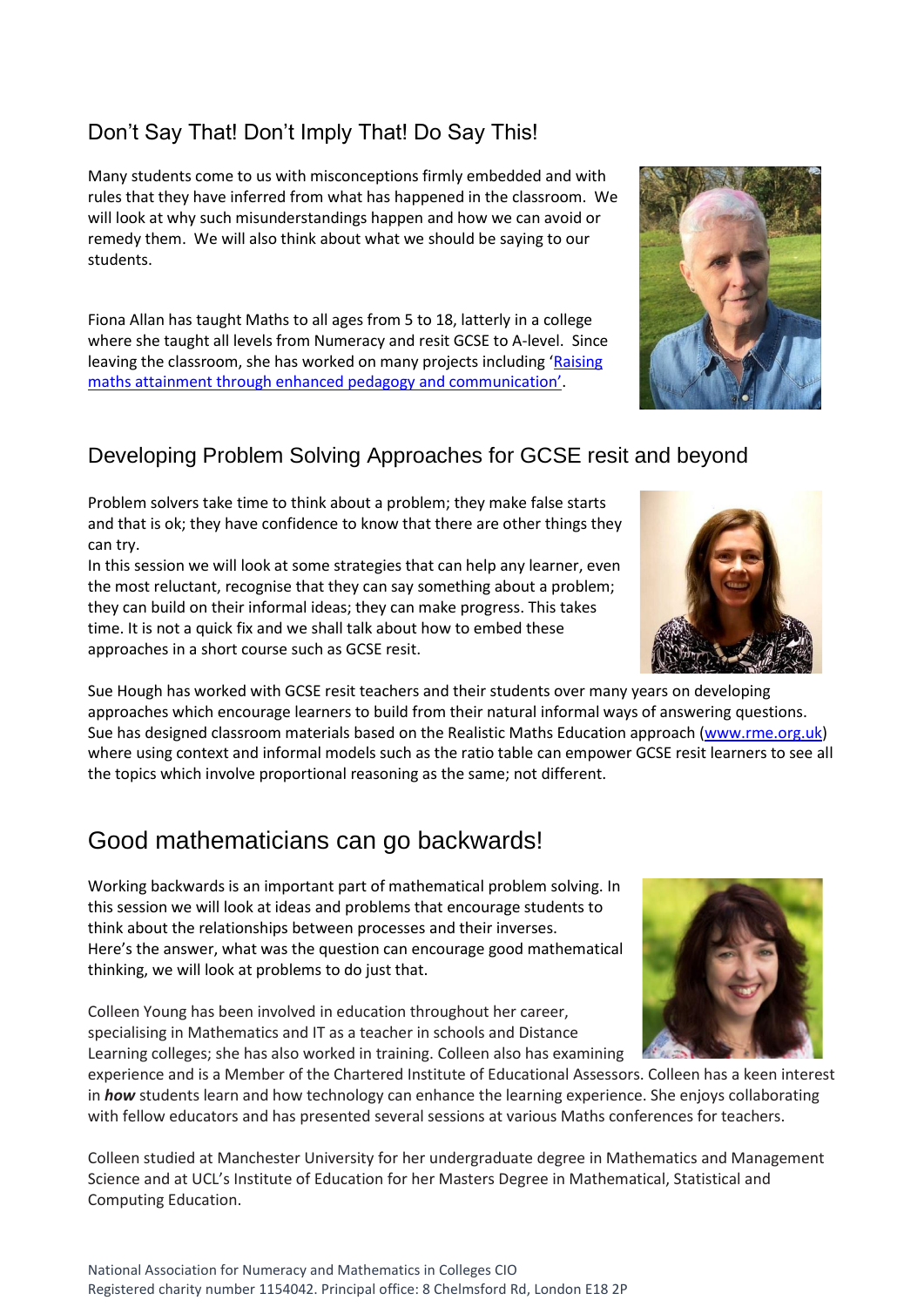#### Using Core Maths techniques to engage and motivate GCSE resit students

How can the approach to Core Maths engage, motivate and support learners in GCSE Resit Maths? Emma has presented workshops at previous NANAMIC Conferences which have been very well received. She has been working in her new role for almost one year.

Emma Bell is a Maths Education Support Specialist for MEI and has many years' experience in Further Educational colleges. Emma specialises in motivation; in ensuring that students have belief and confidence in their abilities.

Emma tweets as @El\_Timbre

#### Ofsted update: maths in further education and skills

This session will focus on Ofsted's view of the key characteristics of high-quality education in relation to maths in further education and skills. We will consider curriculum intent, implementation and impact, along with wider aspects of a provider's culture and policies. Along the way, we will

have the chance to address common misconceptions about Ofsted's approach, and there will be plenty of time for questions.

Becca Clare is an HMI and Ofsted's further education and skills Curriculum Adviser. Before joining Ofsted in 2017, she worked in further and higher education for thirty years, including in senior management and in teacher education. She has a doctorate in education from the University of Huddersfield.

#### What teaching for mastery looks like

The research arm of Centres for Excellence in Maths (CfEM) is working with Further Education (FE) colleges and sixth form colleges across the country to conduct randomised controlled trials of approaches to teaching for Mastery. These approaches aim to improve learner understanding of concepts underpinning the GCSE mathematics curriculum to improve outcomes on GCSE resit programmes.

Geoff Wake is Professor of Mathematics Education and convenor of the Centre for Research in Mathematics Education where he directs and contributes to a substantial portfolio of research. Prior to joining the Centre in 2011 he worked as Senior Research Fellow/Lecturer/Senior lecturer in Mathematics Education for approaching twenty years. This followed a career teaching in school and college for eleven years.

Marie graduated with a first-class degree in mathematics and fine art from Rhodes University in Grahamstown, South Africa. She completed a higher diploma in education at the University of Cape Town, and then taught in South Africa for two years before emigrating to the UK. She taught mathematics and computing in secondary schools in South Africa, London and Bristol for about twenty years before moving into the Higher Education sector.







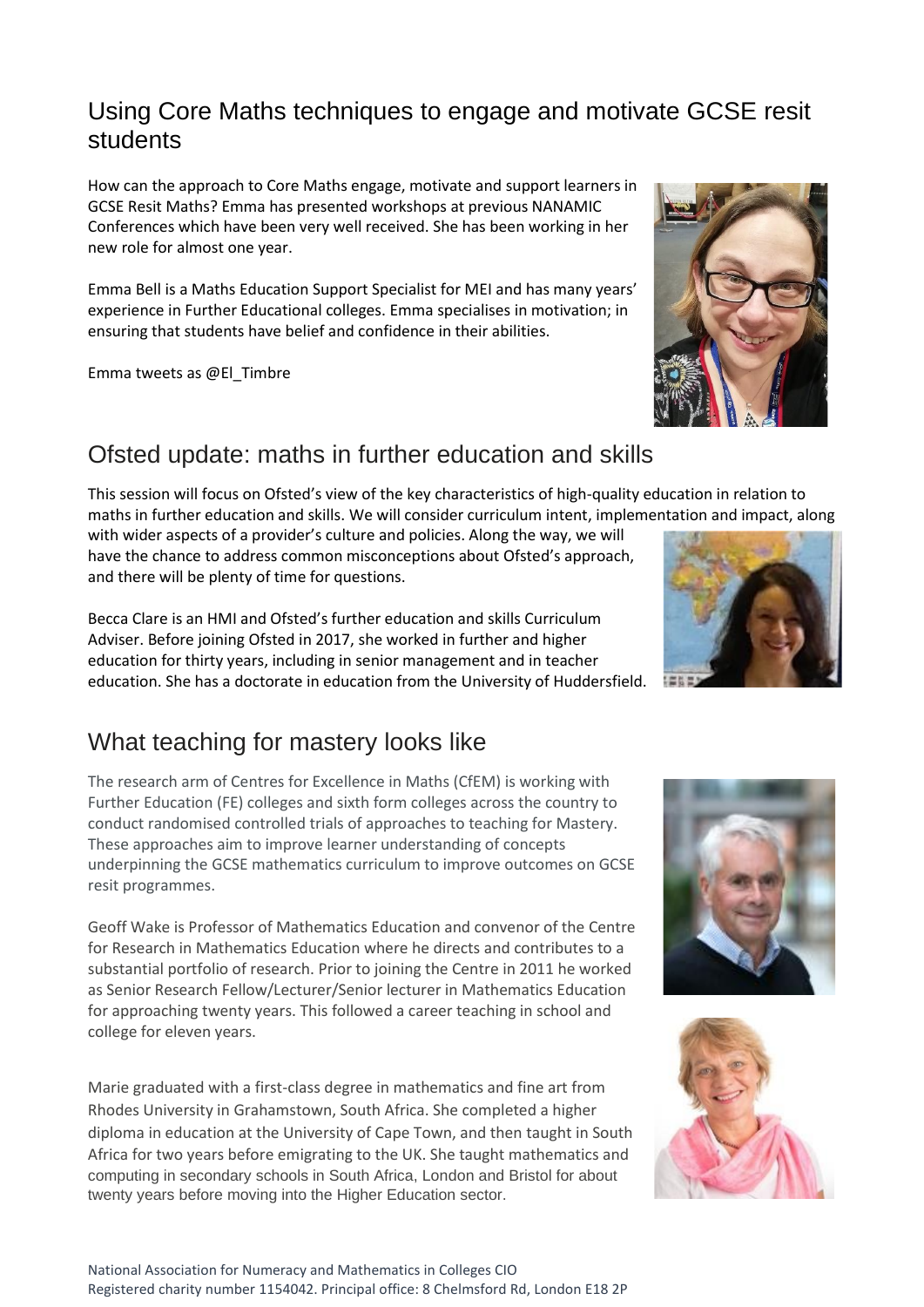#### Tacking the challenges of GCSE resits with a Whole College Approach

Diane will draw on evidence from the Whole College Approach (WCA) project to show how many of the current challenges with GCSE mathematics resit programmes in colleges can be addressed using a Whole College Approach (WCA) to mathematics. Using examples from her current work on WCA with the Centres for Excellence in Mathematics programme, she will explain how colleges have developed more effective shared ownership of mathematics across their organisations and successfully worked together to tackle difficult issues, such as student attendance and engagement with mathematics.

Diane is a Senior Research Fellow at the Centre for Research in Mathematics Education, University of Nottingham. She previously worked in Further Education colleges in England for over 20 years, in various management and teaching roles, before commencing a full-time doctorate at the university and then progressing to her current role. Her recent research includes the Mathematics in FE Colleges project and work for the national Centres for Excellence in Mathematics programme, focusing mainly on the Whole College Approach project and the Teaching for Mastery trials. She has researched and written about various aspects of post-16 mathematics but is particularly interested in how different teaching approaches, organisational strategies and leadership influence the student experience.

#### Supporting your students to prepare more effectively for university-level maths and maths-related courses

As part of her role as Director of NRICH, Dr Ems Lord oversees the free advanced problem-solving STEP Support Programme which has already supported hundreds of students from schools and colleges nationwide to prepare more effectively for their forthcoming university-level mathematics courses. In this session, Ems will introduce you to the programme, exploring its key aims and approaches, and share some of her favourite resources for you to enjoy with your students.

Dr Ems Lord is the Director of NRICH and a research fellow at the University of Cambridge. Her research interests reflect her keen interest in widening participation in mathematics at both university level and in our wider society. Ems is an active member of the All-Party Parliamentary Group for the Teaching Profession and a recent President of The Mathematical Association.

## Magic Spinners

In this workshop we will learn how to generate magic squares of odd order and utilise these to create sets of intransitive spinners in which for a collection of three spinners A, B and C, if in some way A is better than B, and B is better than C, then it is not true that A is better than C. This builds on student's interest in magic squares, encouraging them to create their own, and develops their understanding of intransitive objects, as is experienced by many students in the game of Scissors, Paper and Stone where Scissors beat Paper, Paper beats Stone, but Scissors does not beat Stone.

After a career in Mathematics and Computing in FE David Martin now works with the retired to engage and reengage them in mathematics.